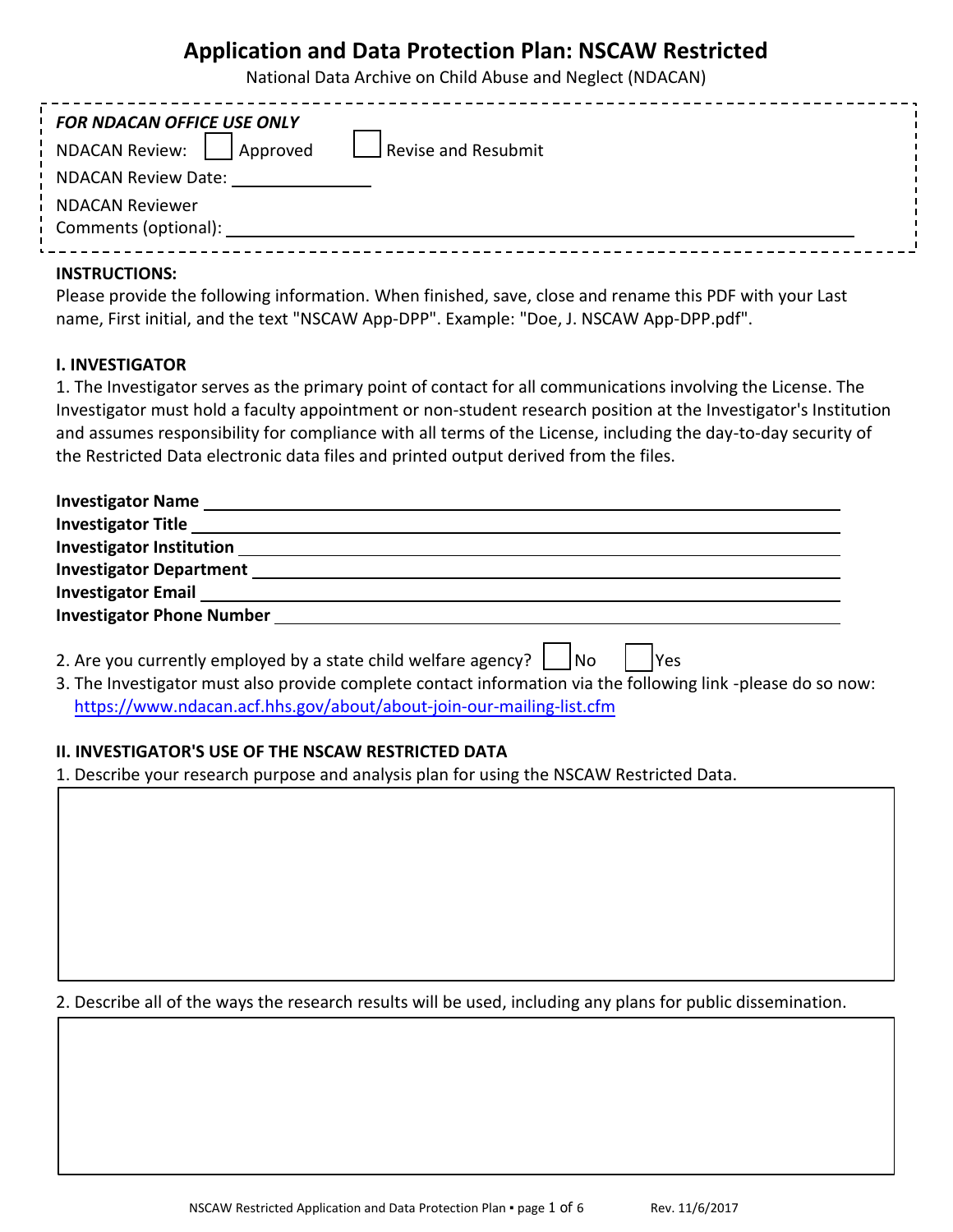3. Do you propose to link or merge the dataset with other data files? All linking or merging of files must be pre-approved in writing by NDACAN. Note that linking to other data files is prohibited for some Restricted Data collections at NDACAN, and will therefore not be approved.

| N∩ |  | ρc |
|----|--|----|
|----|--|----|

If Yes, provide the names, descriptions, and sources of these other files. Also, describe how the linking will be accomplished and explain why it is necessary to achieve your research objectives.

# **III. REGISTRATION STATUS OF THE INVESTIGATOR'S INSTITUTION'S INSTITUTIONAL REVIEW BOARD**

1. The Investigator's Institution must be an institution of higher education, research organization, orgovernment agency that employs the Investigator. The institution must be registered with the U.S. Office for Human Research Protections. If the institution is not registered, NDACAN may use the information in section III.2 to grant an exemption to institutions with a demonstrated record of using sensitive data according to commonly-accepted standards of research ethics.

## **Does the Investigator's Institution have an Institutional Review Board that is registered with the U.S. Office for Human Research Protections (OHRP)?** | Yes | No

If Yes, what is the IRB number listed at the [OHRP database for registered IRBs](http://ohrp.cit.nih.gov/search/irbsearch.aspx?styp=bsc)? IRB

2. If your Institution does not have an IRB assurance number, you must answer the following questions. Skip this section if you responded "Yes" to the previous question.

a. Describe your Institution in detail. What kind of work does it do? Include the type of organization, its profit/non-profit status, and primary sources of revenue:

b. What experience does the Institution have in overseeing the use of sensitive research data by its staff? Please give specific examples:

c. Does your employer have policies regarding scientific integrity and misconduct, or human subjects research that cover the secondary analysis of survey data? Yes No

Important: If Yes, submit a copy of these policies with your application.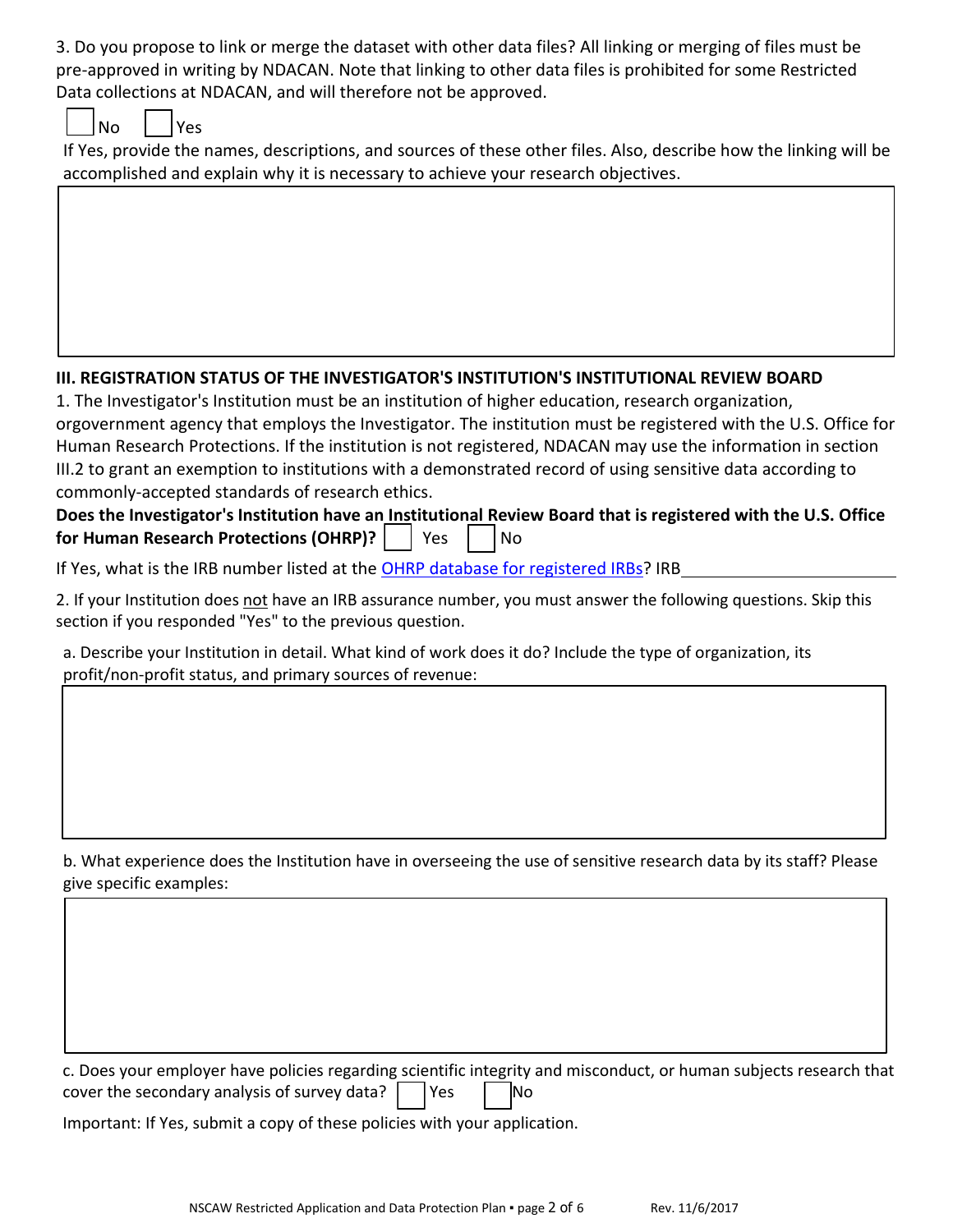#### **IV. DATA PROTECTION PLAN**

To ensure the confidentiality of the individuals in the NSCAW Restricted Data, NDACAN requires that security measures be in place to protect the data from loss, theft, and unauthorized access. In this form, describe the data protection plan in detail. Methods for protection will vary among Investigators depending on available technology and personnel, but it is necessary that sufficient measures are put in place. The NSCAW Restricted Data will not be distributed to the Investigator until this Application and Data Protection plan has been approved by NDACAN. Successful data protection plans will include a layered approach that provides multiple security controls with each of the following domains addressed:

- Physical security. Physical media upon which the Restricted Data and its derivatives are stored should be physically unavailable to unauthorized users. An example of excellent physical security is a private, locked office on a university campus with a locked filing cabinet for storing an encrypted exernal hard drive or printed detailed statistical output, and a computer that is physically secured to the work surface with a cable lock to prevent theft.
- · **Electronic security.** Computing resources used for storing or accessing the Restricted Data should be protected from malware, viruses, and network intrusion. An example of excellent electronic security is a stand-alone computer running anti-virus and anti-malware software that is only periodically connected to a network for essential software updates.
- · **Access control.** Access to the Restricted Data must be limited to authorized users. At least two different forms of user authentication should be provided for access. Forms of authentication include the following:
	- something one knows, such as a strong password
	- something one possesses, such as an office key, a smartcard, or a cell phone
	- something that is inherent to the user, such as a fingerprint.
- · **Administrative security.** If additional Research Staff are needed for the project, the Investigator should employ trustworthy individuals who meet the licensing requirements. All Research Staff should be made aware of the Data Protection Plan requirements and be trained in how to follow the security procedures.
- **1.** Who will be responsible for the day-to-day security of the Restricted Data?

| Name  |  |  |
|-------|--|--|
|       |  |  |
| Email |  |  |

**2.** If backup copies of the Restricted Data are made on external hard drives, discs, or other media, where will they be stored and who will have access? Please specify the building name and room number, describe where in the office the media will be secured, and list all individuals who will have access.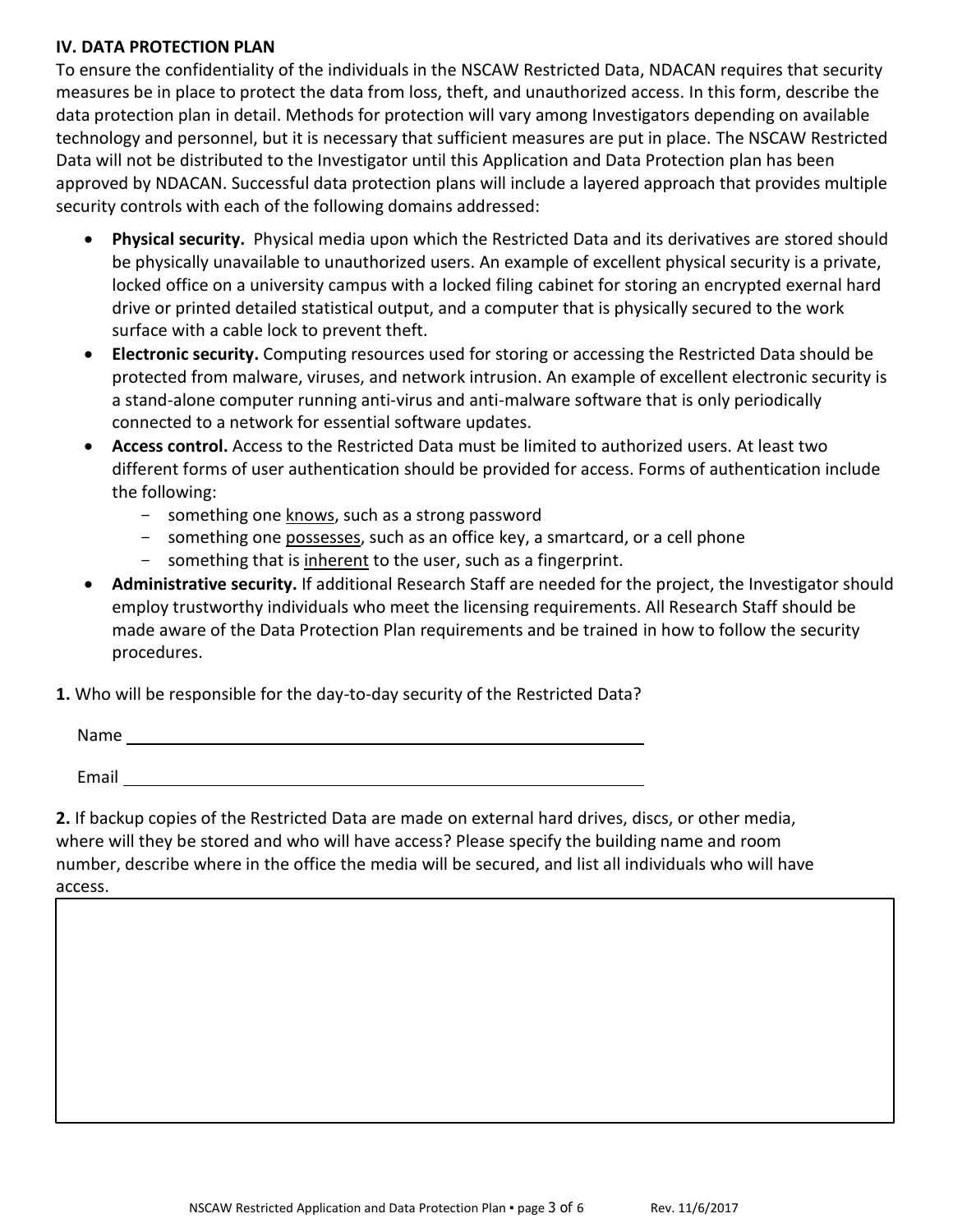### **3. Electronic security**

Approved plans ideally include workstations with anti-virus, anti-malware, and firewall software that are not connected to the Internet (except for essential software updates). Plans involving internet-connected computers or network servers are acceptable if they are adequately protected. Use of whole disk or partition encryption is encouraged, especially if it is necessary for the Restricted Data to be installed on a laptop computer.

Complete an inventory of all the devices which will store or access the NSCAW Restricted Data. The inventory should include computers, network servers, and external hard drives on which the data are installed, and all computers which don't have the data stored locally but are used for accessing the data over a secure connection.

# **Inventory of All Devices Used for Storage or Access**

| ID             | <b>Device Description</b>                                                                  | <b>Storage Device or</b><br><b>Access Device?</b>           | <b>If Storage</b><br>Device:<br><b>Uses Drive</b><br><b>Encryption?</b><br>(Recommended) | <b>If Access</b><br><b>Device:</b><br><b>Uses Secure</b><br><b>Network</b><br><b>Connection?</b><br>(Required) |
|----------------|--------------------------------------------------------------------------------------------|-------------------------------------------------------------|------------------------------------------------------------------------------------------|----------------------------------------------------------------------------------------------------------------|
|                | Enter the make, model, operating<br>system e.g. "Dell Optiplex 7090<br>running Windows 10" | e.g., $\boxtimes$ Storage<br>Device<br><b>Access Device</b> | e.g., $\boxtimes$                                                                        | e.g., $\boxtimes$                                                                                              |
| $\mathbf{1}$   |                                                                                            | <b>Storage Device</b><br><b>Access Device</b>               |                                                                                          |                                                                                                                |
| $\overline{2}$ |                                                                                            | <b>Storage Device</b><br><b>Access Device</b>               |                                                                                          |                                                                                                                |
| $\overline{3}$ |                                                                                            | <b>Storage Device</b><br><b>Access Device</b>               |                                                                                          |                                                                                                                |
| $\overline{4}$ |                                                                                            | <b>Storage Device</b><br><b>Access Device</b>               |                                                                                          |                                                                                                                |
| 5              |                                                                                            | <b>Storage Device</b><br><b>Access Device</b>               |                                                                                          |                                                                                                                |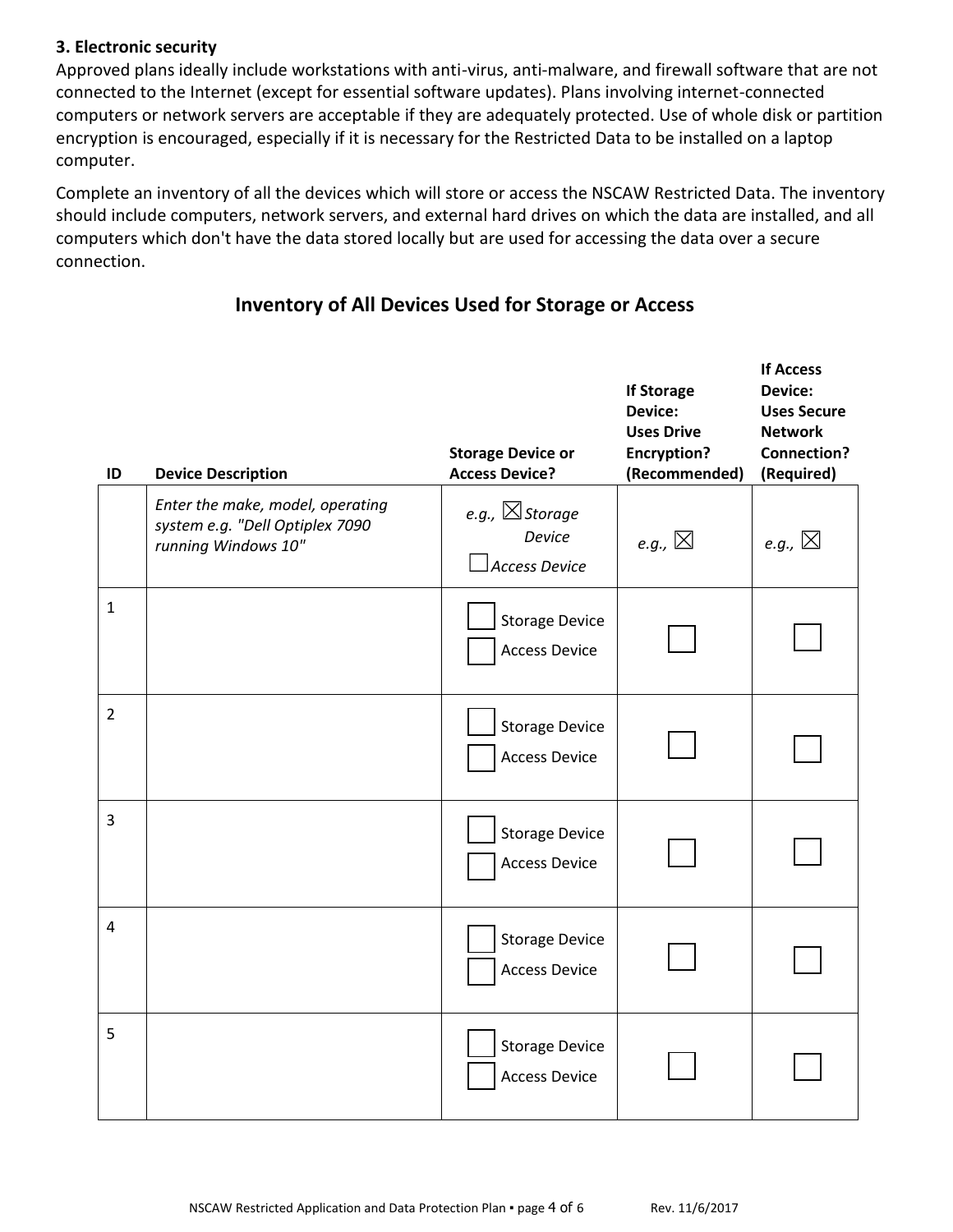### **4. Physical security**

Describe the security arrangements for all the offices and buildings where copies of the Restricted Data will be stored. How will the storage devices be protected from theft, loss, and unauthorized physical access? Approved plans typically include workstations that are secured on the premises of the Investigator's institution in buildings with key card access and private locked offices.

| ID                      | <b>Location of the Device</b>  | <b>Description of Physical Security:</b>                               |
|-------------------------|--------------------------------|------------------------------------------------------------------------|
|                         | Indicate building name and     | Describe the physical security of the device. Examples include offices |
|                         | office number where the device | that are locked when unoccupied, storage in secure cabinets when the   |
|                         | is located                     | device is not in use, and monitored access to the building where the   |
|                         |                                | device is housed                                                       |
| $\mathbf{1}$            |                                |                                                                        |
|                         |                                |                                                                        |
|                         |                                |                                                                        |
|                         |                                |                                                                        |
| $\overline{2}$          |                                |                                                                        |
|                         |                                |                                                                        |
|                         |                                |                                                                        |
| $\overline{\mathbf{3}}$ |                                |                                                                        |
|                         |                                |                                                                        |
|                         |                                |                                                                        |
|                         |                                |                                                                        |
| 4                       |                                |                                                                        |
|                         |                                |                                                                        |
|                         |                                |                                                                        |
| 5                       |                                |                                                                        |
|                         |                                |                                                                        |
|                         |                                |                                                                        |
|                         |                                |                                                                        |

From the Inventory of All Devices table, list the all the **storage devices** in the table below and indicate the storage device type, Internet connection status, and electronic security features.

## **Additional Detail for Storage Devices**

| ID                      | <b>Storage Device</b>                                                                      | <b>Internet</b>                                                                              | Password                                                                         | <b>Restricted</b>                                                                                                                 | <b>Virus</b>                                                                         | <b>Firewall</b>                                                                                                                |
|-------------------------|--------------------------------------------------------------------------------------------|----------------------------------------------------------------------------------------------|----------------------------------------------------------------------------------|-----------------------------------------------------------------------------------------------------------------------------------|--------------------------------------------------------------------------------------|--------------------------------------------------------------------------------------------------------------------------------|
|                         | Type:<br>Indicate<br>workstation,<br>laptop, server,<br>portable media,<br>or other device | Enabled?<br><b>Check the</b><br>box if the<br>device has<br>access to the<br><b>Internet</b> | Login:<br>The device<br>requires a<br>login ID and<br>password at<br>startup and | <b>Directory Access:</b><br>The directories<br>containing the data<br>are restricted to<br>authorized users<br>who have logged in | <b>Protection:</b><br><b>Anti-virus</b><br>software is<br>installed on the<br>device | <b>Protection:</b><br><b>Firewall technology</b><br>is in place for<br>devices that are<br>connected to the<br><b>Internet</b> |
|                         |                                                                                            |                                                                                              | after a period<br>of inactivity                                                  | to the device                                                                                                                     |                                                                                      |                                                                                                                                |
| 1                       |                                                                                            |                                                                                              |                                                                                  |                                                                                                                                   |                                                                                      |                                                                                                                                |
| $\overline{2}$          |                                                                                            |                                                                                              |                                                                                  |                                                                                                                                   |                                                                                      |                                                                                                                                |
| $\overline{\mathbf{3}}$ |                                                                                            |                                                                                              |                                                                                  |                                                                                                                                   |                                                                                      |                                                                                                                                |
| 4                       |                                                                                            |                                                                                              |                                                                                  |                                                                                                                                   |                                                                                      |                                                                                                                                |
| 5                       |                                                                                            |                                                                                              |                                                                                  |                                                                                                                                   |                                                                                      |                                                                                                                                |